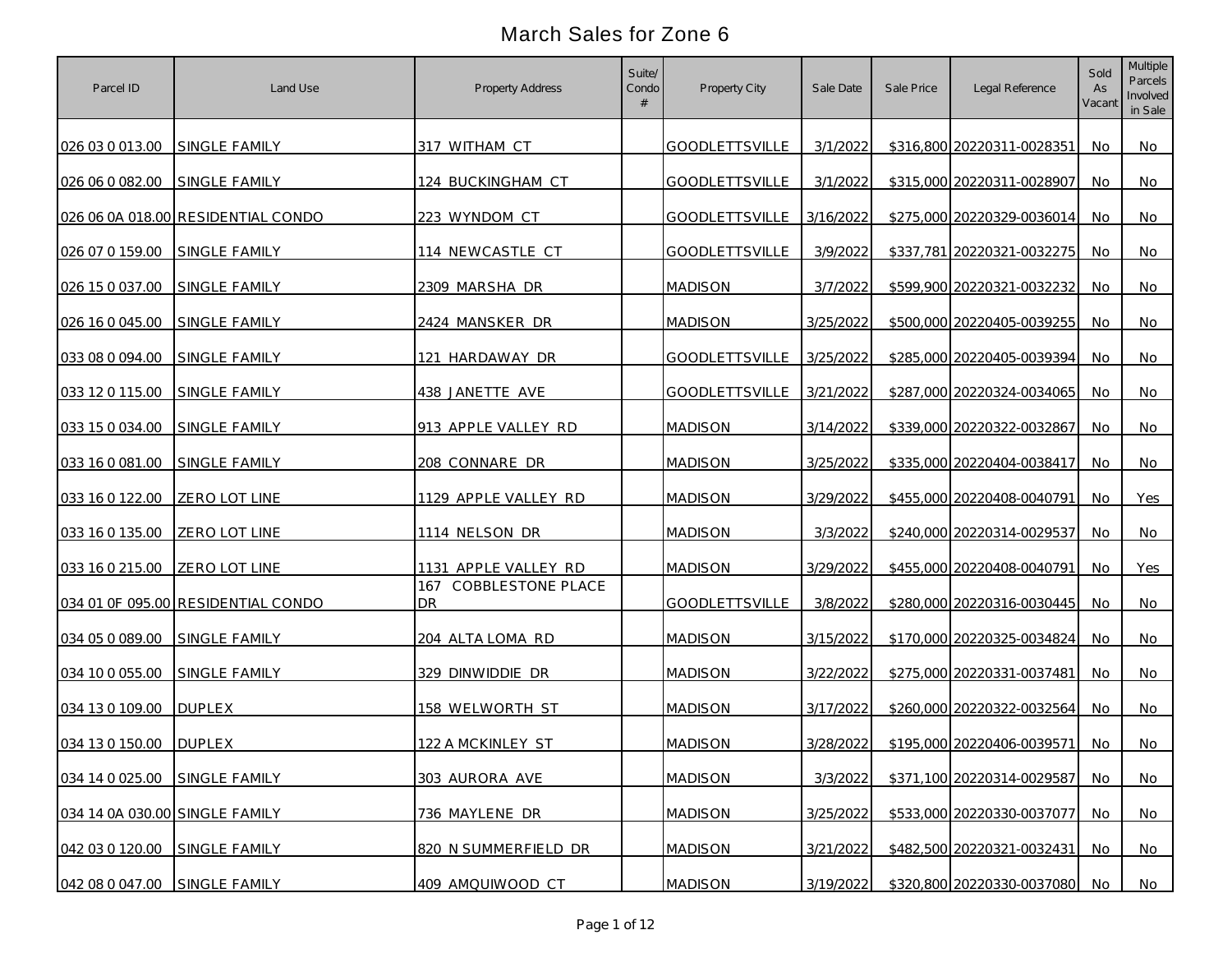| Parcel ID                      | Land Use                           | Property Address      | Suite/<br>Condo | Property City  | Sale Date | Sale Price | Legal Reference            | Sold<br>As<br>Vacant | Multiple<br>Parcels<br>Involved<br>in Sale |
|--------------------------------|------------------------------------|-----------------------|-----------------|----------------|-----------|------------|----------------------------|----------------------|--------------------------------------------|
| 042 08 0A 018.00 SINGLE FAMILY |                                    | 1724 HERITAGE GLEN DR |                 | <b>MADISON</b> | 3/17/2022 |            | \$349,700 20220330-0036611 | No                   | No                                         |
| 042 12 0 060.00                | SINGLE FAMILY                      | 404 OLD HICKORY BLVD  |                 | <b>MADISON</b> | 3/15/2022 |            | \$575,000 20220317-0031053 | <b>No</b>            | Yes                                        |
| 042 12 0 063 00                | VACANT RESIDENTIAL LAND            | 0 OLD HICKORY BLVD    |                 | <b>MADISON</b> | 3/15/2022 |            | \$575,000 20220317-0031053 | No                   | Yes                                        |
| 042 12 0 065.00                | <b>DUPLEX</b>                      | 501 OLD HICKORY BLVD  |                 | <b>MADISON</b> | 3/10/2022 |            | \$510,000 20220328-0035172 | No                   | No                                         |
| 042 14 0 085.00                | VACANT RESIDENTIAL LAND            | 0 HEAD DR             |                 | <b>MADISON</b> | 3/31/2022 |            | \$331,000 20220405-0039236 | No                   | Yes                                        |
| 042 14 0 121.00                | <b>SINGLE FAMILY</b>               | 115 HEAD DR           |                 | <b>MADISON</b> | 3/31/2022 |            | \$331,000 20220405-0039236 | <b>No</b>            | Yes                                        |
| 043 01 0 063.00                | SINGLE FAMILY                      | 1118 FLORENCE AVE     |                 | <b>MADISON</b> | 3/1/2022  |            | \$248,000 20220311-0028678 | No                   | No                                         |
| 043 01 0 119.00                | SINGLE FAMILY                      | 114 SARVER AVE        |                 | <b>MADISON</b> | 3/1/2022  |            | \$232,000 20220311-0028436 | No                   | No                                         |
|                                | 043 02 0A 101.00 RESIDENTIAL CONDO | 101 CEDARWOOD LN      |                 | <b>MADISON</b> | 3/3/2022  |            | \$210,000 20220314-0029526 | No                   | No                                         |
|                                | 043 02 0A 214.00 RESIDENTIAL CONDO | 214 CEDARWOOD LN      |                 | <b>MADISON</b> | 3/17/2022 |            | \$118,000 20220328-0035039 | No.                  | No                                         |
| 043 05 0 052.00                | <b>IDUPLEX</b>                     | 817 A BROOKS AVE      |                 | <b>MADISON</b> | 3/11/2022 |            | \$310,000 20220324-0034022 | No.                  | No                                         |
| 043 05 0 089.00                | <b>SINGLE FAMILY</b>               | 741 CEDARCREST AVE    |                 | <b>MADISON</b> | 3/17/2022 |            | \$300,000 20220318-0031539 | No.                  | No                                         |
| 043 06 0 155.00                | <b>SINGLE FAMILY</b>               | 500 MAY DR            |                 | <b>MADISON</b> | 3/9/2022  |            | \$350,000 20220324-0033787 | <b>No</b>            | No                                         |
| 043 07 0 046.00                | SINGLE FAMILY                      | 304 MYATT DR          |                 | MADISON        | 3/25/2022 |            | \$280,000 20220401-0037860 | No.                  | No                                         |
| 043 09 0 193.00                | SINGLE FAMILY                      | 431 DUPONT AVE        |                 | <b>MADISON</b> | 3/17/2022 |            | \$437,500 20220325-0034443 | No                   | No                                         |
| 043 09 0 377.00                | <b>SINGLE FAMILY</b>               | 407 CUMBERLAND AVE    |                 | <b>MADISON</b> | 3/28/2022 |            | \$260,000 20220404-0038334 | No.                  | No                                         |
|                                | 043 10 0A 012.00 RESIDENTIAL CONDO | 555 N DUPONT AVE      |                 | A-2 MADISON    | 3/14/2022 |            | \$130,000 20220316-0030882 | No.                  | No                                         |
|                                | 043 10 0C 029.00 RESIDENTIAL CONDO | 234 JENNA LEE CIR     |                 | <b>MADISON</b> | 3/18/2022 |            | \$270,000 20220321-0031968 | No.                  | No                                         |
| 043 13 0 334.00 SINGLE FAMILY  |                                    | 321 HICKORY ST        |                 | <b>MADISON</b> | 3/11/2022 |            | \$340,000 20220324-0034301 | <b>No</b>            | <b>No</b>                                  |
|                                | 043 13 0A 054.00 RESIDENTIAL CONDO | 323 FOREST PARK RD    |                 | 5-6 MADISON    | 3/28/2022 |            | \$85,000 20220401-0038076  | No                   | <b>No</b>                                  |
| 043 15 0 032.00                | SINGLE FAMILY                      | 108 RANDY RD          |                 | <b>MADISON</b> | 3/4/2022  |            | \$260,000 20220315-0029958 | No                   | No                                         |
| 043 16 0 160.00 SINGLE FAMILY  |                                    | 1036 MALLOW DR        |                 | <b>MADISON</b> | 3/3/2022  |            | \$337,100 20220329-0035823 | No                   | No                                         |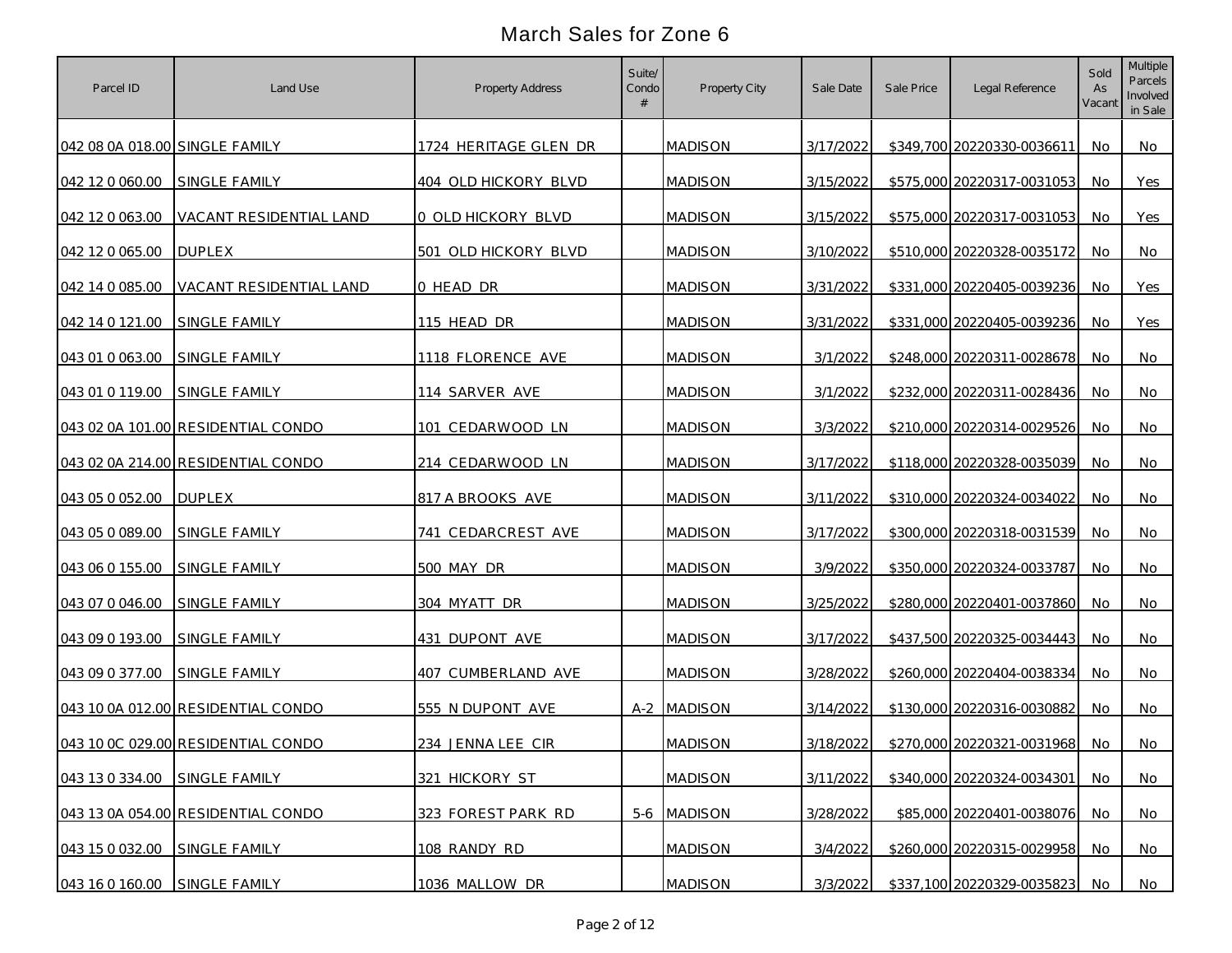| Parcel ID                      | Land Use                                | Property Address               | Suite/<br>Condo | Property City  | Sale Date | Sale Price | Legal Reference                        | Sold<br>As<br>Vacant | Multiple<br>Parcels<br>Involved<br>in Sale |
|--------------------------------|-----------------------------------------|--------------------------------|-----------------|----------------|-----------|------------|----------------------------------------|----------------------|--------------------------------------------|
| 051 03 0 025.00 SINGLE FAMILY  |                                         | 612 VANTREASE RD               |                 | <b>MADISON</b> | 3/15/2022 |            | \$350,000 20220316-0030676             | No.                  | No                                         |
| 051 03 0 078.00                | SINGLE FAMILY                           | 811 CHADWELL DR                |                 | <b>MADISON</b> | 3/10/2022 |            | \$351,250 20220317-0031207             | No                   | No                                         |
| 051 07 0 025.00                | SINGLE FAMILY                           | 410 W DUE WEST AVE             |                 | <b>MADISON</b> | 3/23/2022 |            | \$450,000 20220406-0040136             | No.                  | No                                         |
| 051 10 0 020.00                | SINGLE FAMILY                           | 1501 LEWIS RD                  |                 | MADISON        | 3/28/2022 |            | \$598,500 20220408-0040944             | No                   | No                                         |
|                                | 051 10 0B 030.00 RESIDENTIAL CONDO      | 125 ELLINGTON PL               |                 | <b>MADISON</b> | 3/11/2022 |            | \$145,000 20220330-0036689             | <b>No</b>            | No                                         |
|                                | 051 10 0E 010.00 RESIDENTIAL CONDO      | 817 LEWIS CT                   |                 | <b>MADISON</b> | 3/8/2022  |            | \$310,000 20220317-0031418             | No                   | No                                         |
|                                | 051 10 01 006.00 RESIDENTIAL CONDO      | 500 CREATIVE WAY               | $\tau$          | <b>MADISON</b> | 3/26/2022 |            | \$350,000 20220406-0040101             | No                   | No                                         |
|                                | 051 10 0L 002.00 RESIDENTIAL CONDO      | 100 SHIELDS LN                 |                 | <b>MADISON</b> | 3/9/2022  |            | \$490,000 20220321-0032165             | No                   | No                                         |
| 051 12 0 104.00 SINGLE FAMILY  |                                         | 352 BEECH AVE                  |                 | <b>MADISON</b> | 3/11/2022 |            | \$461,000 20220321-0032334             | No.                  | No                                         |
| 051 14 0A 027.00 SINGLE FAMILY |                                         | 2129 GOLDEN OAK LN             |                 | <b>MADISON</b> | 3/7/2022  |            | \$435,100 20220318-0031471             | No.                  | No                                         |
|                                | 051 14 0B 016.00 RESIDENTIAL CONDO      | <b>INSPIRATION BLVD</b><br>732 | $\mathcal{P}$   | <b>MADISON</b> | 3/1/2022  |            | \$375,000 20220314-0029368             | <b>No</b>            | No                                         |
|                                | 051 14 0B 017.00 RESIDENTIAL CONDO      | 732 INSPIRATION BLVD           | $\mathcal{S}$   | <b>MADISON</b> | 3/4/2022  |            | \$495,950 20220311-0028870             | No.                  | No                                         |
|                                | 051 14 0B 020.00 RESIDENTIAL CONDO      | 732<br><b>INSPIRATION BLVD</b> | 6               | <b>MADISON</b> | 3/4/2022  |            | \$510,000 20220315-0029831             | <b>No</b>            | No                                         |
|                                | 051 14 0B 035.00 RESIDENTIAL CONDO      | 744 INSPIRATION BLVD           |                 | MADISON        | 3/31/2022 |            | \$499,000 20220408-0040817             | No.                  | No                                         |
| 052 01 0 043.00                | SINGLE FAMILY                           | 316 HARRIS ST                  |                 | <b>MADISON</b> | 3/28/2022 |            | \$260,000 20220407-0040663             | No                   | No                                         |
| 052 01 0 273.00                | SINGLE FAMILY                           | 734 MADISON BLVD               |                 | <b>MADISON</b> | 3/25/2022 |            | \$350,000 20220328-0035198             | No.                  | No                                         |
| 052 01 OC 013.00 SINGLE FAMILY |                                         | 811 NEELYS CHASE DR            |                 | <b>MADISON</b> |           |            | 3/15/2022 \$1,538,070 20220329-0036476 | No.                  | Yes                                        |
| 052 02 0 044.00 SINGLE FAMILY  |                                         | 697 MCCARLEY AVE               |                 | <b>MADISON</b> | 3/28/2022 |            | \$300,000 20220406-0040097             | No.                  | No                                         |
|                                | 052 03 0 059.00 VACANT RESIDENTIAL LAND | 918 WARD RD                    |                 | <b>MADISON</b> | 3/1/2022  |            | \$4,000 20220310-0027657               | Yes                  | Yes                                        |
| 052 03 0 060.00                | VACANT RESIDENTIAL LAND                 | 914 WARD RD                    |                 | <b>MADISON</b> | 3/1/2022  |            | \$4,000 20220310-0027657               | Yes                  | Yes                                        |
| 052 05 0 118.00                | SINGLE FAMILY                           | 849 DENSON AVE                 |                 | <b>MADISON</b> | 3/9/2022  |            | \$340,000 20220404-0038916             | No                   | No                                         |
| 052 05 0A 217.00 SINGLE FAMILY |                                         | 1101 IDLEWILD CT               |                 | <b>MADISON</b> | 3/11/2022 |            | \$235,000 20220316-0030861             | No                   | No                                         |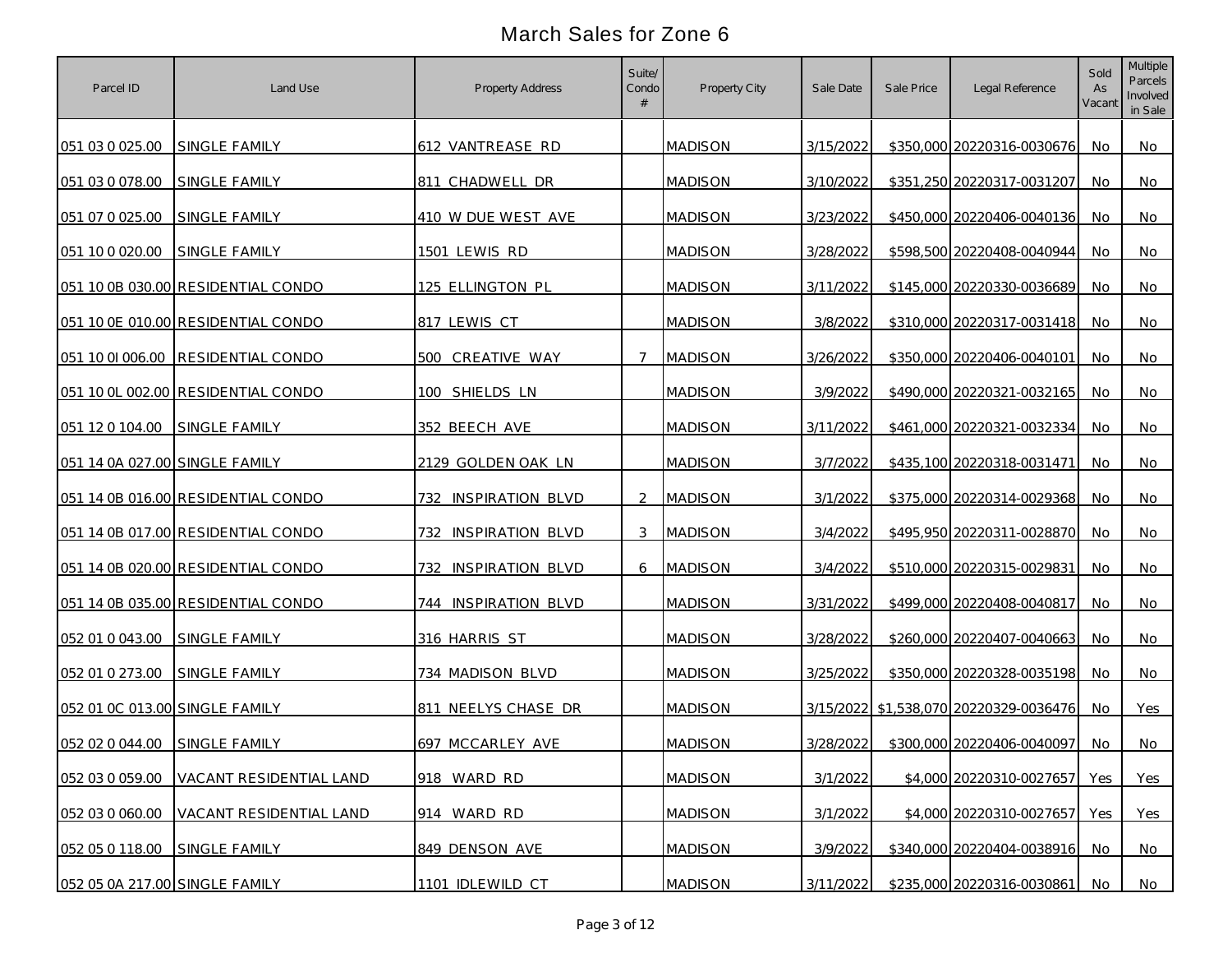| Parcel ID                      | Land Use                           | Property Address       | Suite/<br>Condo | Property City    | Sale Date | Sale Price | Legal Reference            | Sold<br>As<br>Vacant | Multiple<br>Parcels<br>Involved<br>in Sale |
|--------------------------------|------------------------------------|------------------------|-----------------|------------------|-----------|------------|----------------------------|----------------------|--------------------------------------------|
| 052 05 0A 245.00 SINGLE FAMILY |                                    | 1124 IDLEWILD CT       |                 | <b>MADISON</b>   | 3/17/2022 |            | \$290,000 20220405-0039264 | No                   | No                                         |
| 052 07 0 012.00 DUPLEX         |                                    | 923 NEELYS BEND RD     |                 | <b>MADISON</b>   | 3/11/2022 |            | \$360,000 20220314-0029318 | No                   | No                                         |
| 052 07 0 086.00                | SINGLE FAMILY                      | 1017 JASPERSON DR      |                 | <b>MADISON</b>   | 3/15/2022 |            | \$485,000 20220324-0033973 | No                   | No                                         |
| 052 08 0 008.00                | <b>DUPLEX</b>                      | 127 SANITARIUM RD      |                 | MADISON          | 3/3/2022  |            | \$355,000 20220321-0032258 | No                   | No                                         |
| 052 08 0 030.00                | <b>SINGLE FAMILY</b>               | 1213 SHAWNEE RD        |                 | <b>MADISON</b>   | 3/4/2022  |            | \$361,000 20220324-0034381 | <b>No</b>            | No                                         |
| 052 08 0 175.00                | <b>ZERO LOT LINE</b>               | 1512 MEADOW BEND DR    |                 | <b>MADISON</b>   | 3/31/2022 |            | \$230,000 20220408-0040789 | No                   | No                                         |
|                                | 052 16 0A 018.00 RESIDENTIAL CONDO | 1301 NEELYS BEND RD    | 18              | <b>MADISON</b>   | 3/23/2022 |            | \$165,000 20220330-0036806 | No                   | No                                         |
|                                | 052 16 0A 029.00 RESIDENTIAL CONDO | 1301 NEELYS BEND RD    | 29              | <b>MADISON</b>   | 3/31/2022 |            | \$231,000 20220413-0042584 | No                   | No                                         |
|                                | 052 16 0A 032.00 RESIDENTIAL CONDO | 1301 NEELYS BEND RD    | 32              | <b>MADISON</b>   | 3/21/2022 |            | \$126,000 20220406-0039679 | No                   | No                                         |
| 053 13 0 040.00 SINGLE FAMILY  |                                    | 1525 JOE PYRON DR      |                 | <b>MADISON</b>   | 3/1/2022  |            | \$435,000 20220310-0028016 | No.                  | No                                         |
| 053 14 0 033.00                | <b>SINGLE FAMILY</b>               | <u>1400 MOHAWK TRL</u> |                 | <b>MADISON</b>   | 3/28/2022 |            | \$257,800 20220414-0043556 | No.                  | No                                         |
| 053 14 0 033.00                | <b>SINGLE FAMILY</b>               | 1400 MOHAWK TRL        |                 | <b>MADISON</b>   | 3/29/2022 |            | \$215,000 20220407-0040514 | No.                  | No                                         |
| 060 03 0 119.00                | SINGLE FAMILY                      | 137 OAK VALLEY DR      |                 | NASHVILLE        | 3/1/2022  |            | \$240,000 20220321-0032104 | <b>No</b>            | No                                         |
| 060 07 0 020.00                | SINGLE FAMILY                      | 3013 LYNDALE DR        |                 | NASHVILLE        | 3/4/2022  |            | \$278,000 20220324-0033928 | No                   | No                                         |
| 060 11 0A 052.00 SINGLE FAMILY |                                    | 612 MERRYLODGE CT      |                 | NASHVILLE        | 3/2/2022  |            | \$180,000 20220316-0030819 | No                   | No                                         |
| 060 12 0 012.00                | SINGLE FAMILY                      | 2914 HIGHLAND DR       |                 | NASHVILLE        | 3/1/2022  |            | \$370,000 20220303-0024400 | No.                  | No                                         |
| 060 12 0 091.00                | SINGLE FAMILY                      | 201 CAPITOL VIEW AVE   |                 | <b>NASHVILLE</b> | 3/7/2022  |            | \$345,000 20220316-0030423 | No.                  | No                                         |
| 060 16 0 134.00                | SINGLE FAMILY                      | 230 CAPITOL VIEW AVE   |                 | NASHVILLE        | 3/4/2022  |            | \$257,500 20220314-0029145 | No.                  | No                                         |
|                                | 060 16 0A 001.00 RESIDENTIAL CONDO | 2706 A BRUNSWICK DR    |                 | NASHVILLE        | 3/15/2022 |            | \$530,000 20220324-0034303 | <b>No</b>            | No                                         |
| 061 00 0 023.03 SINGLE FAMILY  |                                    | 529 BEN ALLEN RD       |                 | NASHVILLE        | 3/25/2022 |            | \$275,000 20220405-0039082 | No                   | <b>No</b>                                  |
| 061 00 0 043.00                | SINGLE FAMILY                      | 531 BEN ALLEN RD       |                 | NASHVILLE        | 3/11/2022 |            | \$285,000 20220324-0033817 | No                   | No                                         |
| 061 01 0 017.00 SINGLE FAMILY  |                                    | 559 JOYCE LN           |                 | NASHVILLE        | 3/20/2022 |            | \$515,000 20220329-0036230 | No                   | No                                         |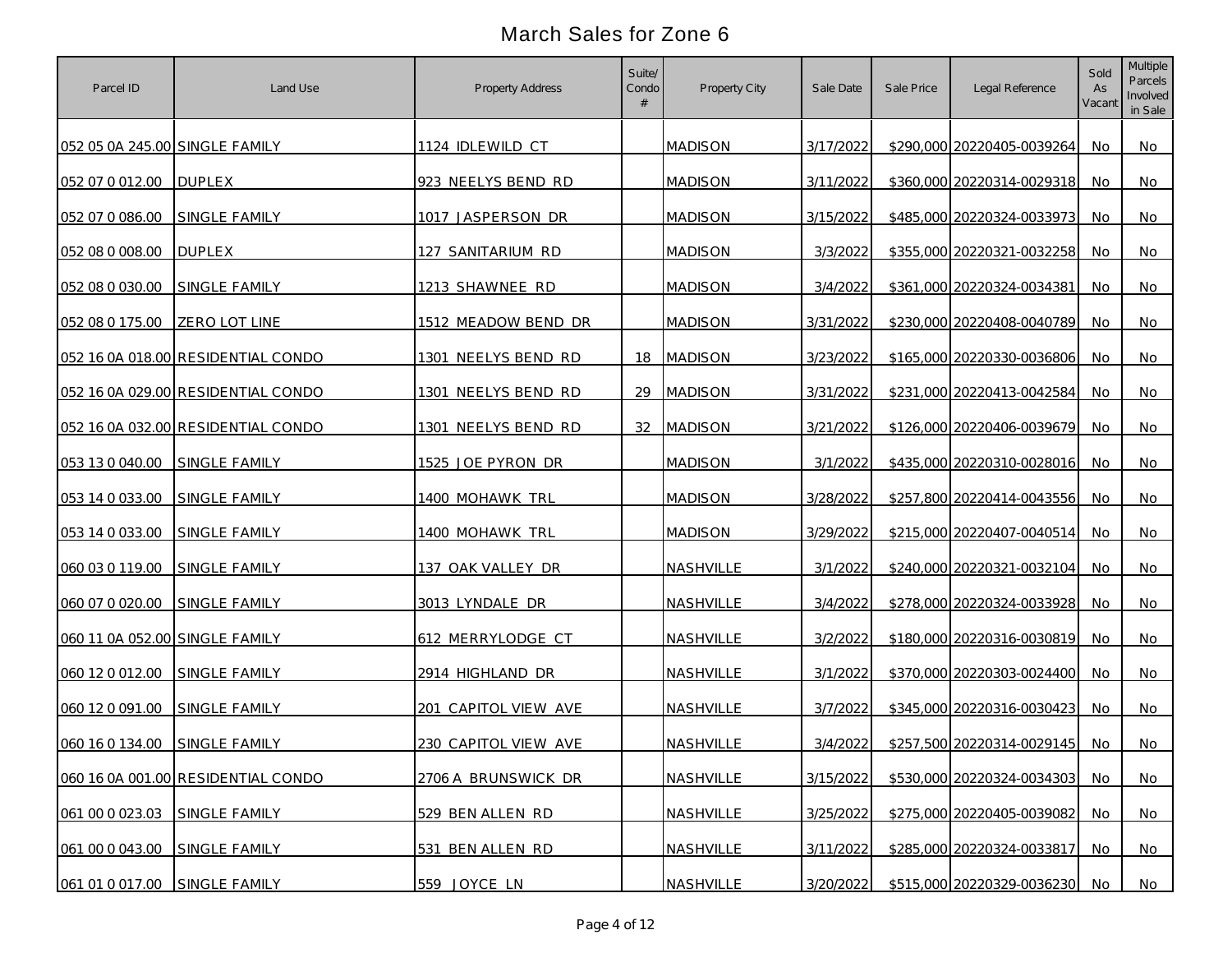| Parcel ID                     | Land Use                           | Property Address   | Suite/<br>Condo | Property City    | Sale Date | Sale Price | Legal Reference            | Sold<br>As<br>Vacant | Multiple<br>Parcels<br>Involved<br>in Sale |
|-------------------------------|------------------------------------|--------------------|-----------------|------------------|-----------|------------|----------------------------|----------------------|--------------------------------------------|
| 061 03 0 022.00 SINGLE FAMILY |                                    | 927 LEMONT DR      |                 | <b>NASHVILLE</b> | 3/30/2022 |            | \$331,000 20220406-0039917 | No.                  | No                                         |
| 061 06 0 165.00               | SINGLE FAMILY                      | 628 MAPLEWOOD LN   |                 | NASHVILLE        | 3/31/2022 |            | \$395,000 20220404-0038499 | No                   | No                                         |
| 061 07 0 021.00               | SINGLE FAMILY                      | 926 MALQUIN DR     |                 | NASHVILLE        | 3/11/2022 |            | \$425,000 20220316-0030577 | No                   | No                                         |
| 061 07 0 238.00               | SINGLE FAMILY                      | 1020 MAPLEWOOD PL  |                 | NASHVILLE        | 3/31/2022 |            | \$435,000 20220407-0040484 | No                   | No                                         |
| 061 07 0 238.00               | SINGLE FAMILY                      | 1020 MAPLEWOOD PL  |                 | NASHVILLE        | 3/31/2022 |            | \$455,000 20220414-0043219 | No                   | No                                         |
| 061 08 0 056.00               | SINGLE FAMILY                      | 4211 BRUSH HILL RD |                 | NASHVILLE        | 3/24/2022 |            | \$700,000 20220412-0041913 | No                   | No                                         |
| 061 08 0 104.00               | <b>SINGLE FAMILY</b>               | 4609 CAMELLIA PL   |                 | NASHVILLE        | 3/29/2022 |            | \$556,000 20220414-0043573 | No                   | No                                         |
|                               | 061 10 0D 003.00 RESIDENTIAL CONDO | 901 CURDWOOD BLVD  |                 | NASHVILLE        | 3/18/2022 |            | \$610,000 20220331-0037179 | No.                  | No                                         |
| 061 11 0 331.00               | <b>SINGLE FAMILY</b>               | 903 B VIRGINIA AVE |                 | NASHVILLE        | 3/22/2022 |            | \$715,000 20220401-0037753 | No                   | No                                         |
| 061 12 0 032.00               | SINGLE FAMILY                      | 1204 EASTDALE AVE  |                 | NASHVILLE        | 3/25/2022 |            | \$605,000 20220329-0036325 | No.                  | No                                         |
| 061 12 0 174.00               | <b>SINGLE FAMILY</b>               | 4203 KENNEDY AVE   |                 | NASHVILLE        | 3/14/2022 |            | \$475,000 20220401-0037998 | No.                  | No                                         |
| 061 14 0 155.00               | SINGLE FAMILY                      | 3707 HILLTOP LN    |                 | <b>NASHVILLE</b> | 3/4/2022  |            | \$300,000 20220315-0029956 | No.                  | No                                         |
| 061 15 0 188.00               | SINGLE FAMILY                      | 1218 SUNNYMEADE DR |                 | NASHVILLE        | 3/4/2022  |            | \$525,000 20220307-0025890 | <b>No</b>            | No                                         |
| 061 16 0 015.00               | <b>SINGLE FAMILY</b>               | 1235 MCALPINE AVE  |                 | NASHVILLE        | 3/18/2022 |            | \$375,000 20220325-0034688 | No                   | No                                         |
| 061 16 0 074.00               | <b>SINGLE FAMILY</b>               | 1304 CARDINAL AVE  |                 | NASHVILLE        | 3/21/2022 |            | \$300,000 20220329-0035819 | No                   | No                                         |
| 061 16 0 234.00               | SINGLE FAMILY                      | 1307 ARDEE AVE     |                 | NASHVILLE        | 3/8/2022  |            | \$703,000 20220321-0032279 | No.                  | No                                         |
| 063 00 0 073.00               | SINGLE FAMILY                      | 1627 PAWNEE TRL    |                 | <b>MADISON</b>   | 3/29/2022 |            | \$387,000 20220331-0037637 | No.                  | No                                         |
| 063 02 0 009.00               | SINGLE FAMILY                      | 1434 MOHAWK TRL    |                 | <b>MADISON</b>   | 3/29/2022 |            | \$335,000 20220408-0041000 | No.                  | No                                         |
| 063 02 0 087.00               | SINGLE FAMILY                      | 1524 OCOEE TRL     |                 | <b>MADISON</b>   | 3/10/2022 |            | \$265,000 20220323-0033110 | <b>No</b>            | No                                         |
| 071 04 0 110.00               | SINGLE FAMILY                      | 2628 FLAMINGO DR   |                 | NASHVILLE        | 3/17/2022 |            | \$427,500 20220330-0036547 | No                   | <b>No</b>                                  |
| 071 04 0 199.00               | SINGLE FAMILY                      | 2112 JONES AVE     |                 | NASHVILLE        | 3/4/2022  |            | \$323,500 20220314-0029198 | No                   | No                                         |
|                               | 071 07 0G 005.00 RESIDENTIAL CONDO | 110 DUKE ST        | 5               | NASHVILLE        | 3/14/2022 |            | \$350,000 20220325-0034397 | No                   | No                                         |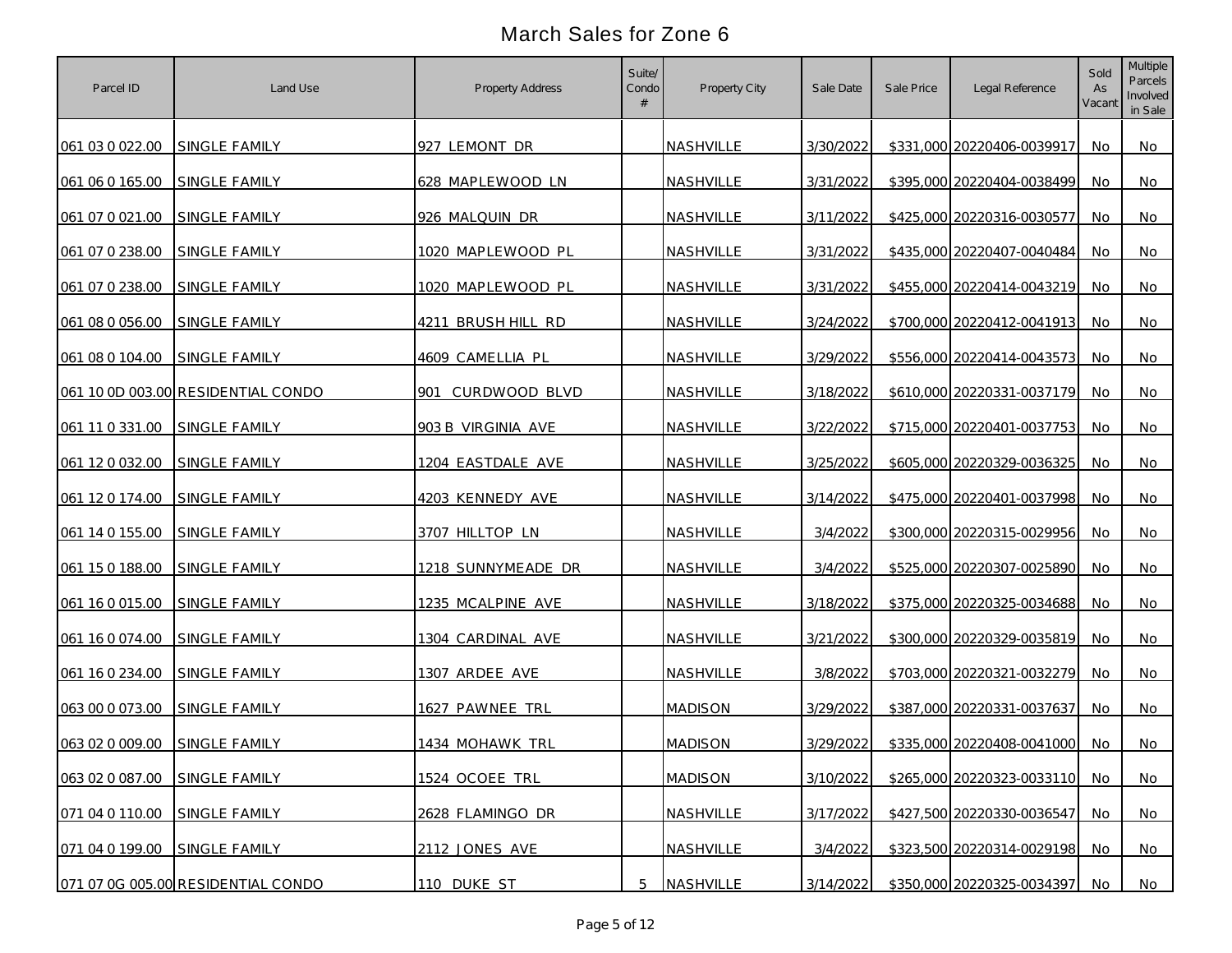| Parcel ID                     | Land Use                                 | Property Address     | Suite/<br>Condo | Property City    | Sale Date | Sale Price | Legal Reference            | Sold<br>As<br>Vacant | Multiple<br>Parcels<br>Involved<br>in Sale |
|-------------------------------|------------------------------------------|----------------------|-----------------|------------------|-----------|------------|----------------------------|----------------------|--------------------------------------------|
|                               | 071 07 0S 001.00 VACANT RESIDENTIAL LAND | 204 A QUEEN AVE      |                 | NASHVILLE        | 3/15/2022 |            | \$220,000 20220317-0030971 | Yes                  | <b>Yes</b>                                 |
|                               | 071 07 0S 002.00 VACANT RESIDENTIAL LAND | 204 B QUEEN AVE      |                 | NASHVILLE        | 3/15/2022 |            | \$220,000 20220317-0030971 | Yes                  | Yes                                        |
|                               | 071 08 0B 002.00 RESIDENTIAL CONDO       | 312 B PRINCE AVE     |                 | NASHVILLE        | 3/11/2022 |            | \$545,000 20220328-0035087 | No                   | No                                         |
| 071 11 0 281.00               | <b>DUPLEX</b>                            | 1440 LISCHEY AVE     |                 | NASHVILLE        | 3/17/2022 |            | \$620,000 20220321-0032420 | No                   | No                                         |
|                               | 071 11 0H 003.00 RESIDENTIAL CONDO       | 1519 MERIDIAN ST     | 3               | NASHVILLE        | 3/11/2022 |            | \$599,900 20220324-0034036 | No                   | No                                         |
| 071 12 0 207.00               | SINGLE FAMILY                            | 920 ONEIDA AVE       |                 | NASHVILLE        | 3/14/2022 |            | \$350,000 20220324-0034160 | <b>No</b>            | No                                         |
| 071 15 0 160.00               | <b>DUPLEX</b>                            | 1310 PENNOCK AVE     |                 | NASHVILLE        | 3/11/2022 |            | \$450,000 20220318-0031812 | No.                  | No                                         |
| 071 15 0 166.00               | SINGLE FAMILY                            | 313 DOUGLAS AVE      |                 | NASHVILLE        | 3/9/2022  |            | \$190,000 20220324-0034031 | No                   | No                                         |
| 071 15 0 226.00               | SINGLE FAMILY                            | 1335 B STAINBACK AVE |                 | NASHVILLE        | 3/21/2022 |            | \$775,000 20220328-0035765 | No.                  | No                                         |
| 071 15 0 354.00               | <b>SINGLE FAMILY</b>                     | 1212 STOCKELL ST     |                 | NASHVILLE        | 3/28/2022 |            | \$335,000 20220413-0042551 | No.                  | No                                         |
| 071 15 0 356.00               | <b>SINGLE FAMILY</b>                     | 1216 STOCKELL ST     |                 | <b>NASHVILLE</b> | 3/30/2022 |            | \$325,000 20220401-0037950 | <b>No</b>            | No                                         |
| 071 15 0 378.00               | SINGLE FAMILY                            | 1200 MERIDIAN ST     |                 | NASHVILLE        | 3/10/2022 |            | \$600,000 20220315-0029762 | No                   | No                                         |
| 071 15 0 404.00               | SINGLE FAMILY                            | 1125 MERIDIAN ST     |                 | NASHVILLE        | 3/15/2022 |            | \$697,050 20220329-0036274 | <b>No</b>            | No                                         |
| 071 15 0 463.00               | SINGLE FAMILY                            | 1208 LISCHEY AVE     |                 | NASHVILLE        | 3/31/2022 |            | \$557,000 20220401-0037819 | <b>No</b>            | No                                         |
| 071 15 0 569.00               | SINGLE FAMILY                            | 1335 A STAINBACK AVE |                 | NASHVILLE        | 3/24/2022 |            | \$780,000 20220328-0035211 | No.                  | No                                         |
|                               | 071 15 0R 002.00 RESIDENTIAL CONDO       | 1201 B STAINBACK AVE |                 | NASHVILLE        | 3/4/2022  |            | \$659,900 20220307-0025394 | No.                  | No                                         |
| 071 16 0 393.00               | SINGLE FAMILY                            | 1367 ROSEDALE CT     |                 | NASHVILLE        | 3/31/2022 |            | \$585,000 20220412-0042211 | No.                  | No                                         |
| 071 16 0 473.00 SINGLE FAMILY |                                          | 1214 A N 5TH ST      |                 | NASHVILLE        | 3/11/2022 |            | \$750,000 20220322-0032790 | No.                  | No.                                        |
| 072 01 0 105.00               | SINGLE FAMILY                            | 2549 SLAYDON DR      |                 | NASHVILLE        | 3/3/2022  |            | \$344,200 20220317-0031409 | No.                  | <b>No</b>                                  |
| 072 02 0 024.00               | SINGLE FAMILY                            | 1021 IVERSON AVE     |                 | NASHVILLE        | 3/21/2022 |            | \$275,000 20220329-0036421 | <b>No</b>            | <b>No</b>                                  |
| 072 04 0 298.00               | SINGLE FAMILY                            | 1434 MCALPINE AVE    |                 | NASHVILLE        | 3/22/2022 |            | \$465,000 20220331-0037401 | No.                  | No                                         |
| 072 06 0 036.00 SINGLE FAMILY |                                          | 1028 IVERSON AVE     |                 | NASHVILLE        | 3/31/2022 |            | \$780,000 20220413-0042936 | No.                  | No                                         |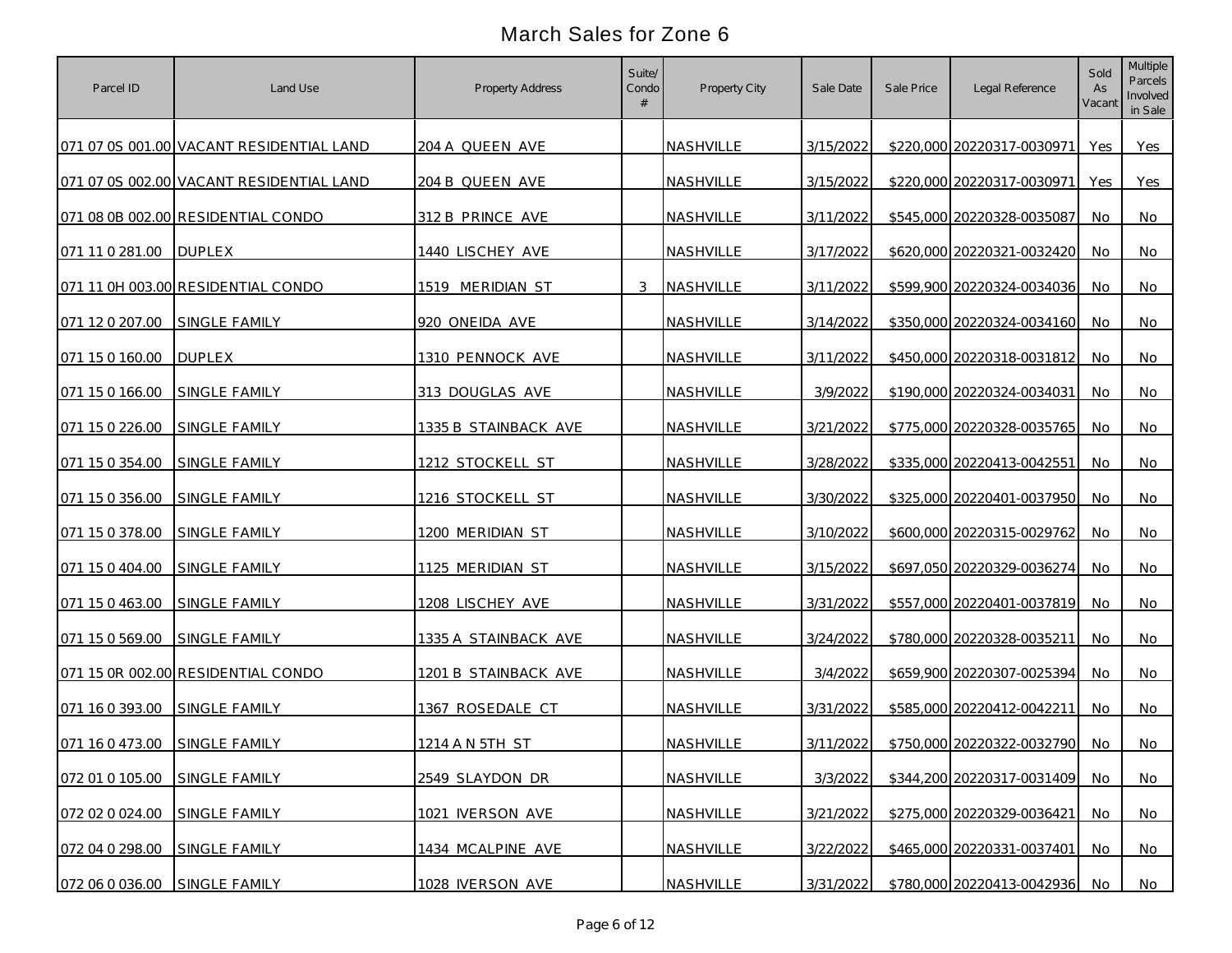| Parcel ID                     | Land Use                           | Property Address           | Suite/<br>Condo | Property City    | Sale Date | Sale Price | Legal Reference            | Sold<br>As<br>Vacant | Multiple<br>Parcels<br>Involved<br>in Sale |
|-------------------------------|------------------------------------|----------------------------|-----------------|------------------|-----------|------------|----------------------------|----------------------|--------------------------------------------|
| 072 06 0 109.00               | <b>SINGLE FAMILY</b>               | 926 ELVIRA AVE             |                 | NASHVILLE        | 3/11/2022 |            | \$575,000 20220325-0034624 | No.                  | No.                                        |
|                               | 072 06 1D 001.00 RESIDENTIAL CONDO | 3206 ANDERSON PL           |                 | NASHVILLE        | 3/7/2022  |            | \$575,000 20220325-0034945 | <b>No</b>            | No                                         |
|                               | 072 06 3H 004.00 RESIDENTIAL CONDO | 806 VIBE PL                |                 | NASHVILLE        | 3/10/2022 |            | \$765,000 20220318-0031479 | No                   | No                                         |
|                               | 072 06 3H 037.00 RESIDENTIAL CONDO | VIBE PL<br>847             |                 | NASHVILLE        | 3/28/2022 |            | \$920,000 20220414-0043305 | No                   | No                                         |
|                               | 072 06 3H 038.00 RESIDENTIAL CONDO | 845 VIBE PL                |                 | NASHVILLE        | 3/16/2022 |            | \$920,000 20220328-0035665 | No                   | No.                                        |
|                               | 072 06 4B 001.00 RESIDENTIAL CONDO | 1124 B LELAND AVE          |                 | NASHVILLE        | 3/22/2022 |            | \$575,000 20220401-0037862 | No.                  | No                                         |
| 072 07 0 160.00 SINGLE FAMILY |                                    | 1224 B KENMORE PL          |                 | NASHVILLE        | 3/31/2022 |            | \$755,000 20220407-0040672 | No.                  | No.                                        |
|                               | 072 07 0G 002.00 RESIDENTIAL CONDO | 1308 A MAXEY LN            |                 | NASHVILLE        | 3/4/2022  |            | \$606,250 20220308-0026297 | No                   | No                                         |
| 072 08 0 036.00               | SINGLE FAMILY                      | 1455 MCGAVOCK PIKE         |                 | NASHVILLE        | 3/3/2022  |            | \$632,000 20220311-0028334 | No                   | No.                                        |
| 072 08 0 153.00               | <b>SINGLE FAMILY</b>               | 2245 STRATFORD AVE         |                 | NASHVILLE        | 3/15/2022 |            | \$935,000 20220329-0036193 | No.                  | No.                                        |
|                               | 072 09 0Y 001.00 RESIDENTIAL CONDO | 1003 C SPAIN AVE           |                 | NASHVILLE        | 3/30/2022 |            | \$585,000 20220412-0042275 | No                   | No                                         |
|                               | 072 09 21 001.00 RESIDENTIAL CONDO | 913 A SPAIN AVE            |                 | <b>NASHVILLE</b> | 3/14/2022 |            | \$550,000 20220323-0033212 | No                   | No                                         |
|                               | 072 09 3G 002.00 RESIDENTIAL CONDO | 2704 INGA ST               |                 | NASHVILLE        | 3/10/2022 |            | \$670,000 20220322-0032749 | No                   | No.                                        |
| 072 10 0 264.00               | SINGLE FAMILY                      | 1703 NORTHVIEW AVE         |                 | NASHVILLE        | 3/28/2022 |            | \$400,000 20220330-0037049 | No                   | No.                                        |
| 072 10 0 364.00               | <b>SINGLE FAMILY</b>               | 231 <u>1 NORTHVIEW AVE</u> |                 | NASHVILLE        | 3/7/2022  |            | \$473,000 20220315-0030138 | No.                  | No                                         |
|                               | 072 10 0M 002.00 RESIDENTIAL CONDO | 1626 A NORTHVIEW AVE       |                 | NASHVILLE        | 3/30/2022 |            | \$626,000 20220331-0037642 | No.                  | No                                         |
|                               | 072 10 0V 002.00 RESIDENTIAL CONDO | 2305 NORTHVIEW AVE         |                 | NASHVILLE        | 3/2/2022  |            | \$600,000 20220309-0026865 | No.                  | No.                                        |
|                               | 072 10 1A 110.00 RESIDENTIAL CONDO | 1118 LITTON AVE            |                 | 120 NASHVILLE    | 3/10/2022 |            | \$245,000 20220314-0029684 | No.                  | No                                         |
| 072 11 0 129.00               | SINGLE FAMILY                      | 2122 RIVERSIDE DR          |                 | NASHVILLE        | 3/25/2022 |            | \$550,000 20220330-0037029 | No                   | <b>No</b>                                  |
| 072 11 0 148.00               | SINGLE FAMILY                      | 2006 RIVERSIDE DR          |                 | NASHVILLE        | 3/24/2022 |            | \$500,000 20220412-0041915 | No                   | No                                         |
| 072 11 0 226.00               | SINGLE FAMILY                      | 1402 ANN ST                |                 | NASHVILLE        | 3/23/2022 |            | \$412,000 20220414-0043199 | No.                  | <b>No</b>                                  |
| 072 11 0 300.01 SINGLE FAMILY |                                    | 1440 LITTON AVE            |                 | NASHVILLE        | 3/10/2022 |            | \$355,000 20220311-0028475 | No.                  | No                                         |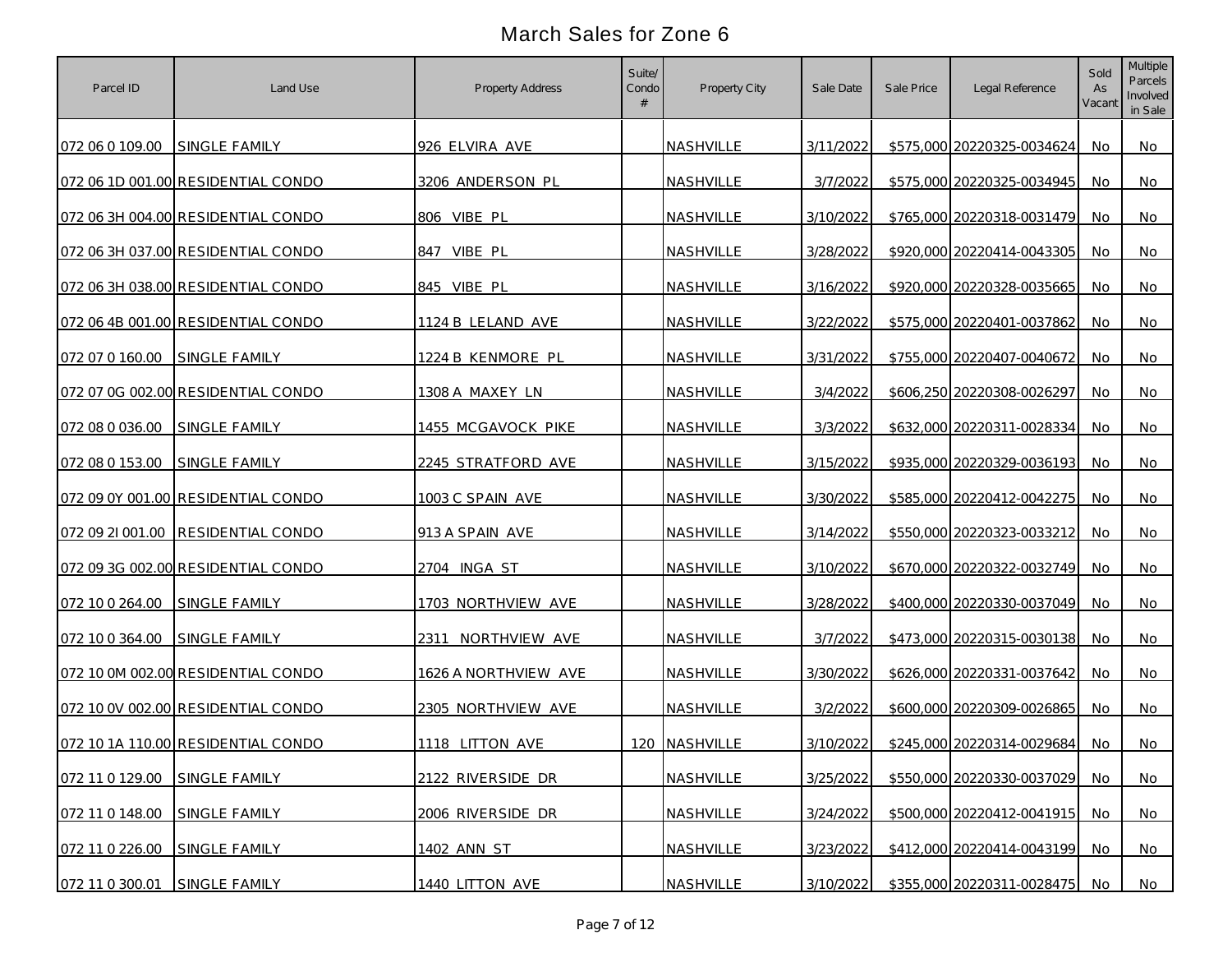| Parcel ID                     | Land Use                           | Property Address       | Suite/<br>Condo | Property City    | Sale Date | Sale Price | Legal Reference               | Sold<br>As<br>Vacant | Multiple<br>Parcels<br>Involved<br>in Sale |
|-------------------------------|------------------------------------|------------------------|-----------------|------------------|-----------|------------|-------------------------------|----------------------|--------------------------------------------|
| 072 11 0 465.00 SINGLE FAMILY |                                    | 1804 SHERWOOD LN       |                 | NASHVILLE        | 3/29/2022 |            | \$500,000 20220404-0038528    | No                   | No                                         |
| 072 11 0 498.00               | <b>ZERO LOT LINE</b>               | 1430 B LITTON AVE      |                 | NASHVILLE        | 3/23/2022 |            | \$240,000 20220328-0035712    | No                   | No                                         |
|                               | 072 11 0M 001.00 RESIDENTIAL CONDO | 1608 A ESSEX AVE       |                 | NASHVILLE        | 3/4/2022  |            | \$650,000 20220307-0025446    | No                   | No                                         |
|                               | 072 11 1U 002.00 RESIDENTIAL CONDO | 2168 B ROCK CITY ST    |                 | NASHVILLE        | 3/8/2022  |            | \$630,000 20220323-0033101    | No                   | No                                         |
|                               | 072 11 2E 003.00 RESIDENTIAL CONDO | 1618 MARSDEN AVE       |                 | NASHVILLE        | 3/2/2022  |            | \$551,500 20220303-0024386    | <b>No</b>            | No                                         |
|                               | 072 11 4G 002.00 RESIDENTIAL CONDO | 1514 B LITTON AVE      |                 | NASHVILLE        | 3/21/2022 |            | \$625,000 20220325-0034591    | <b>No</b>            | No                                         |
| 072 12 0 058.00               | <b>SINGLE FAMILY</b>               | 144 PIEDMONT AVE       |                 | NASHVILLE        | 3/29/2022 |            | \$190,000 20220406-0040104    | No.                  | No                                         |
| 072 12 0 292.00               | SINGLE FAMILY                      | 1920 UPLAND DR         |                 | NASHVILLE        | 3/25/2022 |            | \$465,000 20220329-0036317    | No                   | No                                         |
| 072 13 0 015.00               | SINGLE FAMILY                      | 923 MCCLURKAN AVE      |                 | NASHVILLE        | 3/4/2022  |            | \$451,500 20220314-0029230    | No.                  | No                                         |
| 072 13 0 062.00               | SINGLE FAMILY                      | 1012 CAHAL AVE         |                 | NASHVILLE        | 3/29/2022 |            | \$460,000 20220406-0040125    | No.                  | No                                         |
| 072 13 0 062.00               | <b>SINGLE FAMILY</b>               | 1012 CAHAL AVE         |                 | NASHVILLE        | 3/30/2022 |            | \$469,900 20220406-0040126    | <b>No</b>            | No                                         |
| 072 13 0 420.00               | <b>SINGLE FAMILY</b>               | 1125 DOUGLAS AVE       |                 | NASHVILLE        | 3/21/2022 |            | \$675,000 20220328-0035313    | <b>No</b>            | No                                         |
| 072 14 0 462.00               | VACANT RESIDENTIAL LAND            | 1219 CHESTER AVE       |                 | <b>NASHVILLE</b> | 3/23/2022 |            | \$275,000 20220328-0035720    | Yes                  | No                                         |
|                               | 072 14 4L 002.00 RESIDENTIAL CONDO | 1402 B CHESTER AVE     |                 | NASHVILLE        | 3/24/2022 |            | \$540,000 20220330-0037004    | No                   | No                                         |
|                               | 072 14 4S 002.00 RESIDENTIAL CONDO | 2 B BELLE FORREST AVE  |                 | NASHVILLE        | 3/18/2022 |            | \$890,000 20220321-0031940    | No                   | No                                         |
|                               | 072 14 4T 002.00 RESIDENTIAL CONDO | 2 D BELLE FORREST AVE  |                 | NASHVILLE        | 3/11/2022 |            | \$950,000 20220321-0032323    | No                   | No                                         |
|                               | 072 14 4U 001.00 RESIDENTIAL CONDO | 1534 A STRAIGHTWAY AVE |                 | NASHVILLE        | 3/18/2022 |            | \$435,000 20220405-0038965    | No.                  | No                                         |
|                               | 072 14 4U 002.00 RESIDENTIAL CONDO | 1534 B STRAIGHTWAY AVE |                 | NASHVILLE        | 3/28/2022 |            | \$691,000 20220329-0035938    | No.                  | No                                         |
|                               | 072 14 4W 001.00 RESIDENTIAL CONDO | 1413 N 14TH ST         |                 | NASHVILLE        | 3/29/2022 |            | \$465,000 20220412-0042012    | <b>No</b>            | No                                         |
|                               | 072 15 0A 106.00 RESIDENTIAL CONDO | 106 PORTER TER         |                 | NASHVILLE        | 3/22/2022 |            | \$250,000 20220401-0038231    | No                   | <b>No</b>                                  |
|                               | 072 15 2N 002.00 RESIDENTIAL CONDO | 1607 B BRANCH ST       |                 | NASHVILLE        | 3/8/2022  |            | \$560,000 20220222-0019791    | No                   | No                                         |
|                               | 072 16 1H 001.00 RESIDENTIAL CONDO | 1524 HARWOOD DR        |                 | NASHVILLE        | 3/2/2022  |            | \$775,000 20220303-0024519 No |                      | No                                         |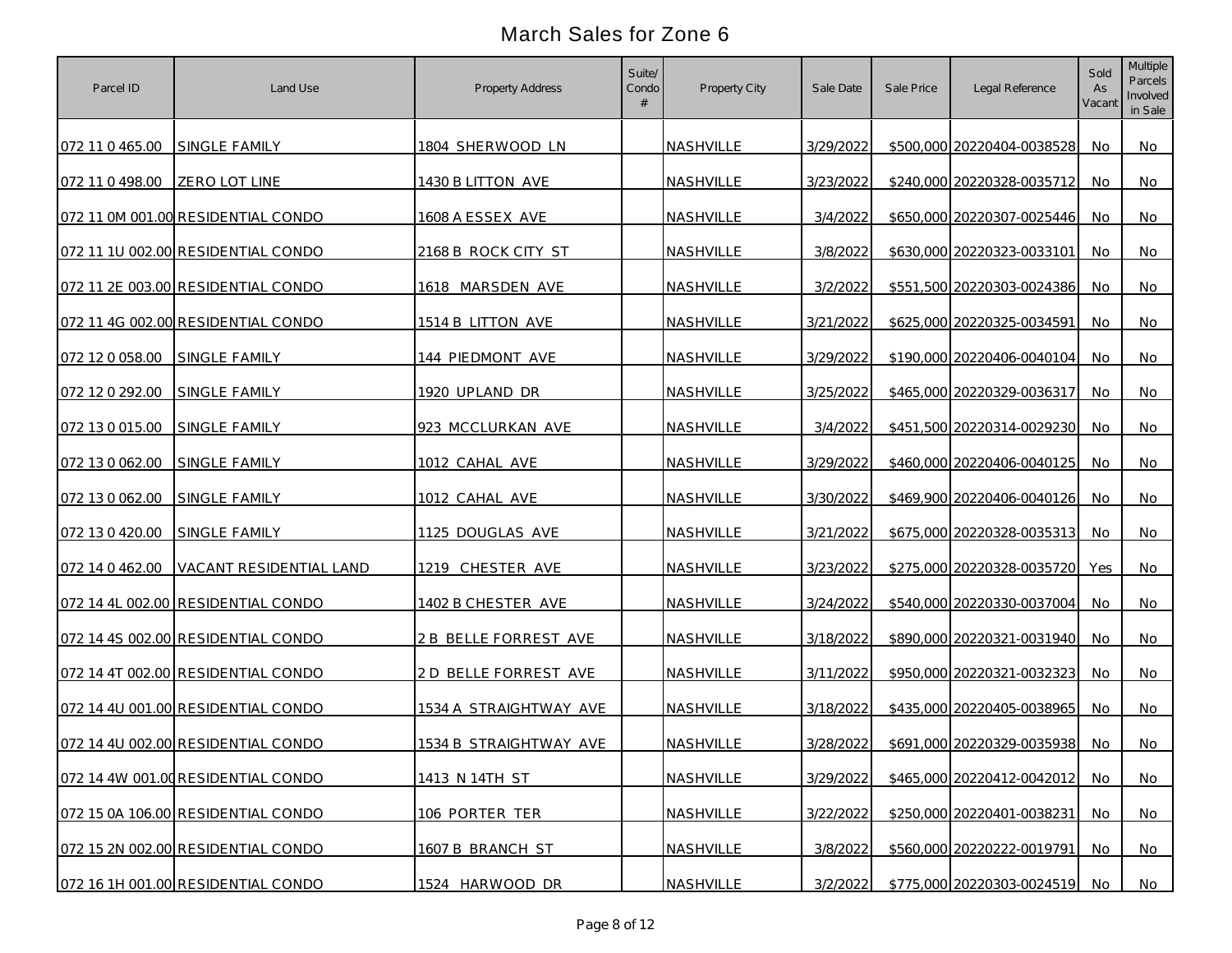| Parcel ID                     | Land Use                                | Property Address     | Suite/<br>Condo | Property City    | Sale Date | Sale Price | Legal Reference            | Sold<br>As<br>Vacant | Multiple<br>Parcels<br>Involved<br>in Sale |
|-------------------------------|-----------------------------------------|----------------------|-----------------|------------------|-----------|------------|----------------------------|----------------------|--------------------------------------------|
|                               | 072 16 3L 001.00 RESIDENTIAL CONDO      | 1601 A TAMMANY DR    |                 | NASHVILLE        | 3/16/2022 |            | \$729,000 20220324-0034192 | No.                  | No                                         |
|                               | 072 16 3L 002.00 RESIDENTIAL CONDO      | 1601 B TAMMANY DR    |                 | NASHVILLE        | 3/10/2022 |            | \$728,000 20220328-0035351 | No                   | No                                         |
|                               | 072 16 4J 001.00 RESIDENTIAL CONDO      | 1521 A WAYNE DR      |                 | NASHVILLE        | 3/11/2022 |            | \$867,000 20220314-0029375 | No                   | No                                         |
| 073 01 0 008 00               | SINGLE FAMILY                           | 2020 MCGAVOCK PIKE   |                 | <b>NASHVILLE</b> | 3/28/2022 |            | \$730,000 20220329-0035917 | No                   | No                                         |
| 073 05 0 055.00 SINGLE FAMILY |                                         | 1905 DEMARIUS DR     |                 | <b>NASHVILLE</b> | 3/9/2022  |            | \$610,000 20220316-0030771 | No                   | No                                         |
| 073 05 0 191.00               | SINGLE FAMILY                           | 2409 ANDREW PL       |                 | NASHVILLE        | 3/31/2022 |            | \$575,000 20220405-0039238 | <b>No</b>            | No                                         |
| 073 10 0 058.00 SINGLE FAMILY |                                         | 2533 MCGINNIS DR     |                 | NASHVILLE        | 3/1/2022  |            | \$500,000 20220310-0027971 | No                   | No                                         |
| 082 03 0 103.00               | <b>DUPLEX</b>                           | 1110 N 2ND ST        |                 | NASHVILLE        | 3/11/2022 |            | \$325,000 20220325-0034999 | No                   | No                                         |
|                               | 082 03 0 146.00 VACANT RESIDENTIAL LAND | 835 N 2ND ST         |                 | NASHVILLE        | 3/4/2022  |            | \$475,000 20220307-0025351 | Yes                  | No                                         |
| 082 03 0 495.00               | <b>SINGLE FAMILY</b>                    | 1006 N 5TH ST        |                 | NASHVILLE        | 3/4/2022  |            | \$336,000 20220329-0036284 | No.                  | No                                         |
| 082 04 0 066.00               | <b>SINGLE FAMILY</b>                    | 1113 A N 8TH ST      |                 | NASHVILLE        | 3/25/2022 |            | \$400,000 20220329-0036354 | <b>No</b>            | No                                         |
|                               | 082 07 0M 005.00 RESIDENTIAL CONDO      | 402 CLEVELAND ST     | $\mathbf{1}$    | NASHVILLE        | 3/10/2022 |            | \$885,000 20220331-0037464 | No                   | No                                         |
|                               | 082 08 0A 009.00 RESIDENTIAL CONDO      | 723 A MCFERRIN AVE   |                 | NASHVILLE        | 3/29/2022 |            | \$440,000 20220419-0045166 | <b>No</b>            | No                                         |
|                               | 082 12 0E 001.00 RESIDENTIAL CONDO      | 119 N 9TH ST         |                 | NASHVILLE        | 3/29/2022 |            | \$475,200 20220412-0042413 | <b>No</b>            | No                                         |
|                               | 082 12 0E 002.00 RESIDENTIAL CONDO      | 121 N 9TH ST         |                 | NASHVILLE        | 3/8/2022  |            | \$460,000 20220321-0032269 | No.                  | No                                         |
|                               | 082 15 0A 700.00 RESIDENTIAL CONDO      | 700 STRICKLAND DR    |                 | NASHVILLE        | 3/30/2022 |            | \$535,000 20220406-0039948 | No.                  | No                                         |
| 083 01 0 053.00               | SINGLE FAMILY                           | 950 W GREENWOOD AVE  |                 | NASHVILLE        | 3/30/2022 |            | \$390,000 20220401-0038051 | No.                  | No                                         |
| 083 02 0 037.00 SINGLE FAMILY |                                         | 1425 GREENWOOD AVE   |                 | NASHVILLE        | 3/15/2022 |            | \$810,000 20220324-0034164 | No.                  | No                                         |
| 083 02 0 140.00 SINGLE FAMILY |                                         | 1422 BENJAMIN ST     |                 | NASHVILLE        | 3/28/2022 |            | \$650,000 20220404-0038473 | <b>No</b>            | <b>No</b>                                  |
|                               | 083 02 0V 007.00 RESIDENTIAL CONDO      | 506 HOBSON CHAPEL PL |                 | NASHVILLE        | 3/25/2022 |            | \$739,000 20220328-0035272 | No                   | <b>No</b>                                  |
|                               | 083 02 0V 009.00 RESIDENTIAL CONDO      | 502 HOBSON CHAPEL PL |                 | NASHVILLE        | 3/29/2022 |            | \$689,000 20220407-0040292 | <b>No</b>            | No                                         |
|                               | 083 02 0V 010.00 RESIDENTIAL CONDO      | 500 HOBSON CHAPEL PL |                 | NASHVILLE        | 3/24/2022 |            | \$737,250 20220331-0037415 | No.                  | No                                         |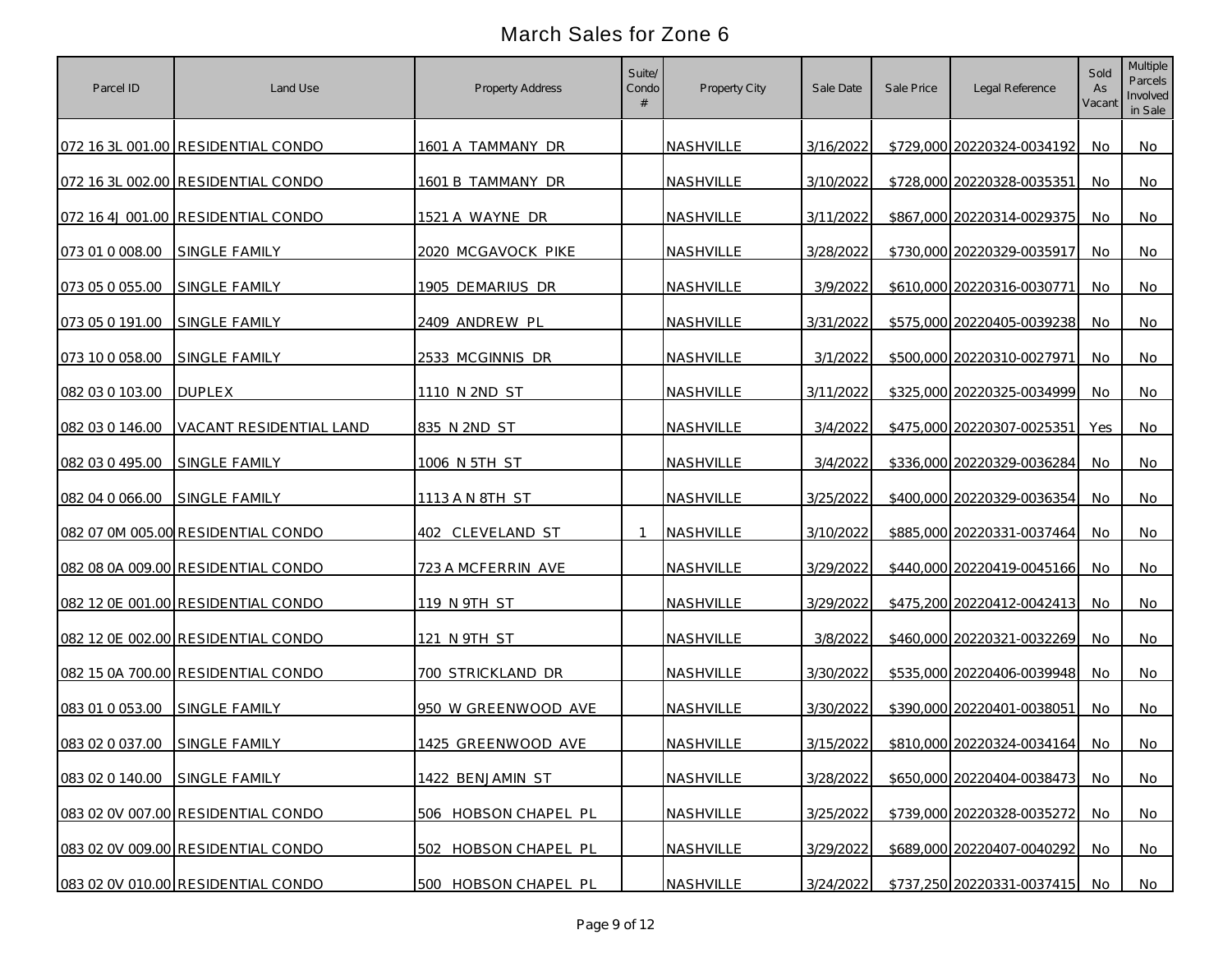| Parcel ID                     | Land Use                           | Property Address     | Suite/<br>Condo | Property City    | Sale Date | Sale Price | Legal Reference                        | Sold<br>As<br>Vacant | <b>Multiple</b><br>Parcels<br>Involved<br>in Sale |
|-------------------------------|------------------------------------|----------------------|-----------------|------------------|-----------|------------|----------------------------------------|----------------------|---------------------------------------------------|
| 083 03 0 173.00 SINGLE FAMILY |                                    | 1106 RIVERSIDE DR    |                 | <b>NASHVILLE</b> | 3/8/2022  |            | \$535,000 20220309-0026930             | No.                  | No.                                               |
| 083 03 0 338.00               | ZERO LOT LINE                      | 1408 CAMPBELL CIR    |                 | NASHVILLE        | 3/31/2022 |            | \$440,000 20220405-0039250             | No                   | Yes                                               |
| 083 03 0 348.00               | ZERO LOT LINE                      | 1410 CAMPBELL CIR    |                 | NASHVILLE        | 3/31/2022 |            | \$440,000 20220405-0039250             | No                   | Yes                                               |
|                               | 083 03 2G 001.00 RESIDENTIAL CONDO | 1408 A RIVERSIDE DR  |                 | NASHVILLE        | 3/24/2022 |            | \$690,000 20220401-0037792             | No                   | No                                                |
|                               | 083 03 2G 002.00 RESIDENTIAL CONDO | 1408 B RIVERSIDE DR  |                 | NASHVILLE        | 3/22/2022 |            | \$675,000 20220328-0035694             | No                   | No.                                               |
|                               | 083 04 0Y 001.00 RESIDENTIAL CONDO | 502 A ROSEBANK AVE   |                 | <b>NASHVILLE</b> | 3/9/2022  |            | \$850,000 20220329-0036120             | No                   | No                                                |
|                               | 083 04 1H 002.00 RESIDENTIAL CONDO | 1966 MCKENNELL DR    |                 | NASHVILLE        | 3/4/2022  |            | \$700,000 20220407-0040519             | No                   | No.                                               |
|                               | 083 04 31 002.00 RESIDENTIAL CONDO | 416 B ROSEBANK AVE   |                 | NASHVILLE        |           |            | 3/28/2022 \$1,150,000 20220406-0039754 | No.                  | No.                                               |
| 083 05 0 062.00               | SINGLE FAMILY                      | 1015 CHICAMAUGA AVE  |                 | NASHVILLE        | 3/8/2022  |            | \$457,000 20220404-0038821             | No                   | No                                                |
| 083 05 0 062.00               | SINGLE FAMILY                      | 1015 CHICAMAUGA AVE  |                 | NASHVILLE        | 3/14/2022 |            | \$415,000 20220321-0032348             | No.                  | No.                                               |
| 083 05 0 062.00               | SINGLE FAMILY                      | 1015 CHICAMAUGA AVE  |                 | NASHVILLE        | 3/14/2022 |            | \$345,000 20220321-0032347             | No                   | No                                                |
| 083 06 0 237.00               | <b>SINGLE FAMILY</b>               | 1701 EASTLAND AVE    |                 | NASHVILLE        | 3/21/2022 |            | \$725,000 20220330-0036972             | No.                  | No                                                |
| 083 06 0 280.00               | <b>DUPLEX</b>                      | 111 SCOTT AVE        |                 | NASHVILLE        | 3/7/2022  |            | \$487,000 20220316-0030420             | No                   | No.                                               |
|                               | 083 06 0K 001.00 RESIDENTIAL CONDO | 1430 BENJAMIN ST     |                 | NASHVILLE        | 3/31/2022 |            | \$727,000 20220412-0042216             | No                   | No                                                |
| 083 07 0 243.00               | <b>SINGLE FAMILY</b>               | 922 CRESCENT HILL RD |                 | NASHVILLE        | 3/23/2022 |            | \$585,000 20220330-0037140             | No                   | No                                                |
| 083 07 0 243.00               | SINGLE FAMILY                      | 922 CRESCENT HILL RD |                 | NASHVILLE        | 3/23/2022 |            | \$585,000 20220406-0040011             | No.                  | No                                                |
|                               | 083 07 0K 002.00 RESIDENTIAL CONDO | 300 B TILLMAN LN     |                 | NASHVILLE        | 3/19/2022 |            | \$600,000 20220329-0036040             | No                   | No                                                |
| 083 08 0 075.00 SINGLE FAMILY |                                    | 1010 MITCHELL RD     |                 | NASHVILLE        | 3/24/2022 |            | \$537,700 20220406-0039642             | No.                  | No                                                |
| 083 08 0 176.00               | SINGLE FAMILY                      | 2707 MEADOW ROSE DR  |                 | NASHVILLE        | 3/28/2022 |            | \$615,000 20220406-0039597             | No                   | <b>No</b>                                         |
| 083 09 0 365.00               | SINGLE FAMILY                      | 1417 FORREST AVE     |                 | NASHVILLE        | 3/11/2022 |            | \$485,600 20220325-0034756             | No                   | <b>No</b>                                         |
| 083 10 0 009.00               | SINGLE FAMILY                      | 1514 ORDWAY PL       |                 | NASHVILLE        | 3/1/2022  |            | \$649,000 20220311-0028446             | No                   | <b>No</b>                                         |
| 083 10 0 087.00 SINGLE FAMILY |                                    | 416 AVONDALE DR      |                 | NASHVILLE        | 3/30/2022 |            | \$870,000 20220401-0037960 No          |                      | No                                                |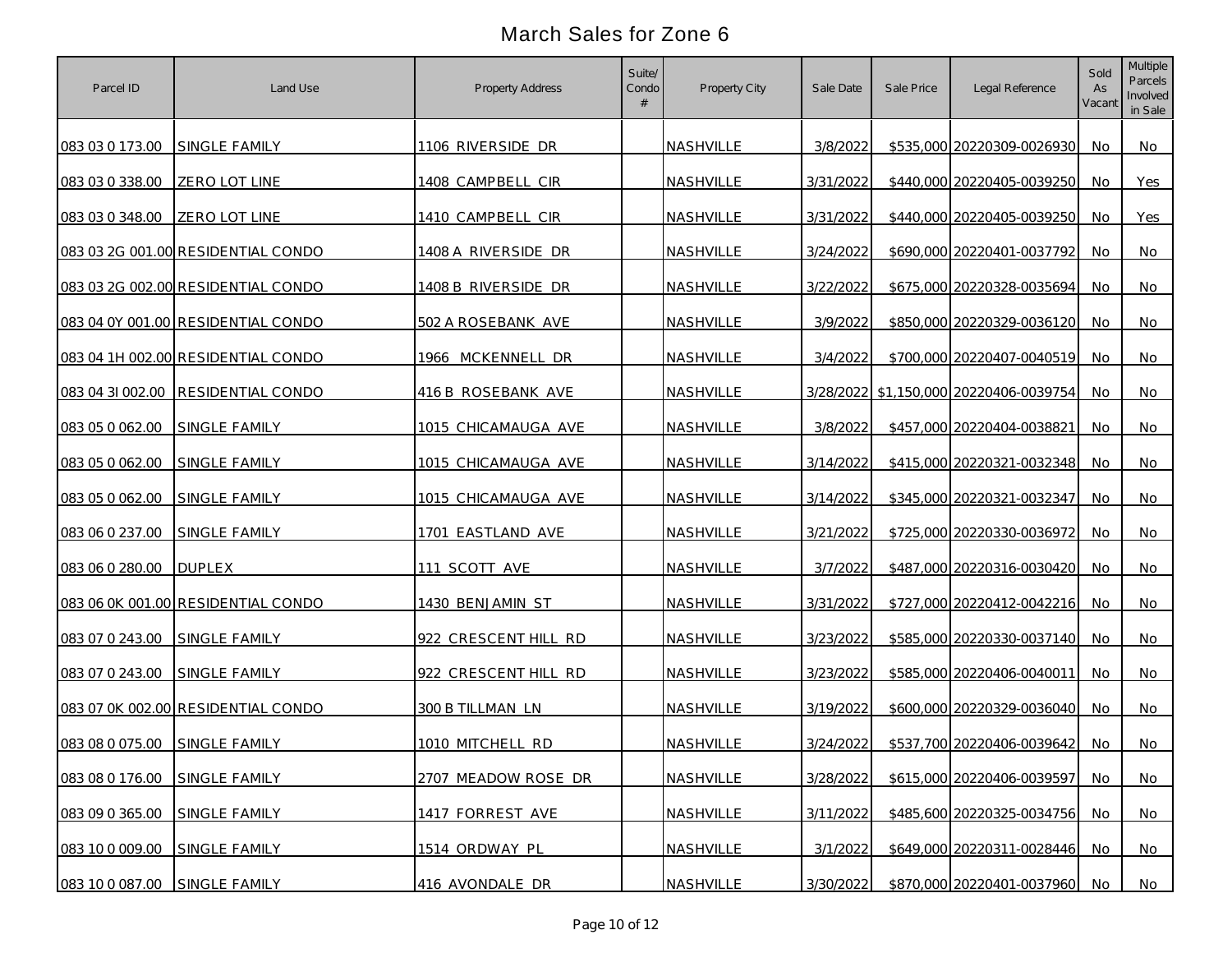| Parcel ID                     | Land Use                           | Property Address                  | Suite/<br>Condo | Property City    | Sale Date | Sale Price | Legal Reference                        | Sold<br>As<br>Vacant | Multiple<br>Parcels<br>Involved<br>in Sale |
|-------------------------------|------------------------------------|-----------------------------------|-----------------|------------------|-----------|------------|----------------------------------------|----------------------|--------------------------------------------|
| 083 10 0 131.00               | SINGLE FAMILY                      | 1606 ORDWAY PL                    |                 | NASHVILLE        | 3/21/2022 |            | \$785,000 20220401-0038026             | No.                  | No                                         |
| 083 10 0 174.00               | <b>SINGLE FAMILY</b>               | 1600 FORREST AVE                  |                 | NASHVILLE        | 3/28/2022 |            | \$975,000 20220330-0037023             | No                   | No                                         |
| 083 10 0 322.00               | SINGLE FAMILY                      | 1808 WOODLAND ST                  |                 | NASHVILLE        | 3/9/2022  |            | \$622,000 20220310-0027464             | No                   | No                                         |
| 083 11 0 011.00               | SINGLE FAMILY                      | 613 SKYVIEW DR                    |                 | NASHVILLE        | 3/10/2022 |            | \$655,000 20220318-0031554             | No                   | No                                         |
| 083 12 0 108.00               | SINGLE FAMILY                      | 2416 EASTLAND AVE                 |                 | NASHVILLE        | 3/11/2022 |            | \$505,000 20220328-0035793             | No                   | No                                         |
|                               | 083 12 0V 001.00 RESIDENTIAL CONDO | 2506 B BARCLAY DR                 |                 | NASHVILLE        | 3/31/2022 |            | \$885,000 20220406-0039739             | No                   | No                                         |
| 083 13 0 058.00               | SINGLE FAMILY                      | 111 S 13TH ST                     |                 | NASHVILLE        |           |            | 3/24/2022 \$1,000,000 20220325-0034781 | No.                  | No                                         |
| 083 13 0 206.00               | SINGLE FAMILY                      | 1213 SHELBY AVE                   |                 | NASHVILLE        |           |            | 3/30/2022 \$1,200,000 20220401-0037968 | No                   | No                                         |
| 083 13 0 362.00               | SINGLE FAMILY                      | 504 VILLAGE CT                    |                 | NASHVILLE        | 3/1/2022  |            | \$665,000 20220302-0023734             | No                   | No                                         |
| 083 13 0 408.00               | <b>SINGLE FAMILY</b>               | 1513 FATHERLAND ST                |                 | NASHVILLE        | 3/22/2022 |            | \$785,000 20220324-0033865             | No.                  | No                                         |
| 083 13 0 479.00               | SINGLE FAMILY                      | 1510 BOSCOBEL ST                  |                 | <b>NASHVILLE</b> | 3/10/2022 |            | \$315,000 20220329-0035846             | <b>No</b>            | No                                         |
| 083 13 0 502.00               | <b>SINGLE FAMILY</b>               | 1502 SHELBY AVE                   |                 | <b>NASHVILLE</b> |           |            | 3/10/2022 \$1,100,000 20220316-0030857 | No                   | No                                         |
|                               | 083 13 3B 001.00 RESIDENTIAL CONDO | 409 S 10TH ST                     |                 | <b>NASHVILLE</b> | 3/31/2022 |            | \$825,000 20220407-0040616             | <b>No</b>            | No                                         |
| 083 15 0 142.00               | SINGLE FAMILY                      | 2816 HODY DR                      |                 | NASHVILLE        | 3/11/2022 |            | \$630,000 20220322-0032784             | <b>No</b>            | No                                         |
|                               | 083 15 0M 001.00 RESIDENTIAL CONDO | 2808 A PADEN DR                   |                 | NASHVILLE        | 3/18/2022 |            | \$750,000 20220321-0032051             | No.                  | No                                         |
|                               | 083 15 0M 002.00 RESIDENTIAL CONDO | 2808 B PADEN DR                   |                 | NASHVILLE        | 3/18/2022 |            | \$760,814 20220328-0035174             | No.                  | No                                         |
| 084 01 0 105.00               | SINGLE FAMILY                      | 808 ROSEVIEW DR                   |                 | NASHVILLE        | 3/31/2022 |            | \$655,000 20220405-0039233             | No.                  | No                                         |
| 084 01 0 170.00 SINGLE FAMILY |                                    | 2628 SOLON DR                     |                 | NASHVILLE        | 3/24/2022 |            | \$445,000 20220325-0034761             | No.                  | No                                         |
|                               | 084 05 0B 051.00 RESIDENTIAL CONDO | 3406 SHELBY BOTTOMS<br><b>BND</b> |                 | NASHVILLE        | 3/18/2022 |            | \$605,000 20220330-0036571             | No.                  | <b>No</b>                                  |
| 094 01 0 014.00               | <b>DUPLEX</b>                      | 620 S 11TH ST                     |                 | NASHVILLE        | 3/4/2022  |            | \$315,000 20220310-0027754             | No.                  | <b>No</b>                                  |
| 094 01 0 068.00               | SINGLE FAMILY                      | 613 S 12TH ST                     |                 | NASHVILLE        | 3/11/2022 |            | \$600,000 20220316-0030872             | No.                  | No                                         |
| 094 01 0 151.00 SINGLE FAMILY |                                    | 1016 LENORE ST                    |                 | NASHVILLE        | 3/22/2022 |            | \$520,000 20220324-0033899             | No.                  | No                                         |